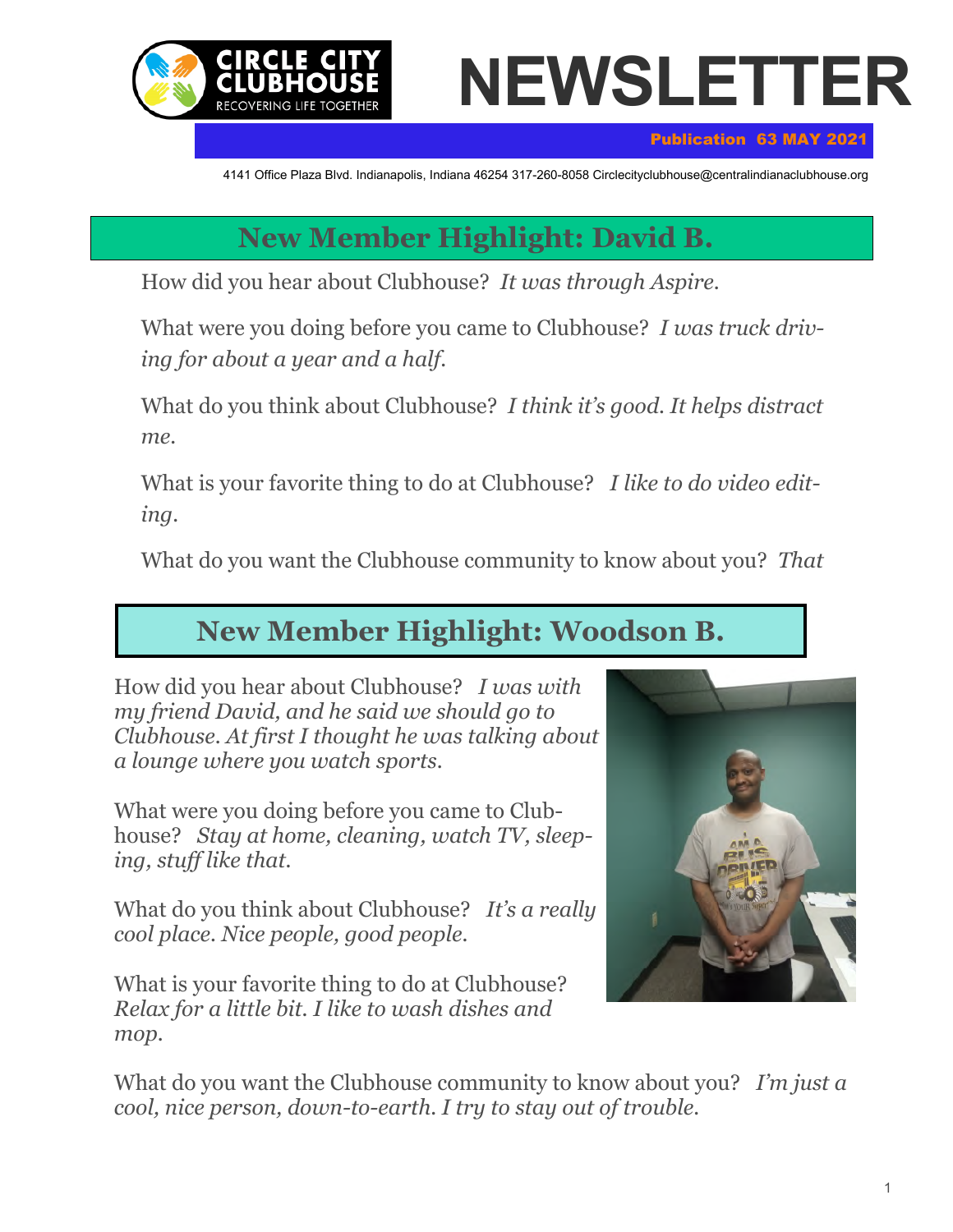# **Introduction to Michael H. (Driver)**

What were you doing before you came to Clubhouse? *I worked in transportation.*

How did you hear about Clubhouse?

*I found it on the Internet. It was on a job post on Indeed.* 

What do you think about the Clubhouse?

*I think it is a wonderful place, and the work that everyone does is paramount.* 

What do you want the Clubhouse community to know about you?

*I am a child of God.* 



# **Introduction to Jeannie L. (MSW Intern)**

What were you doing before you came to Clubhouse?

*I am a full-time student for IUPUI's MSW program and work part-time at Panera Bread.*

How did you hear about Clubhouse?

*I heard about it through my school as an opportunity for my internship.* 

What do you think about the Clubhouse?

*It's a very welcoming and positive environment.* 

What do you want the Clubhouse community to know about you?

*I want to continue to make a positive impact towards a stigma-free community.* 

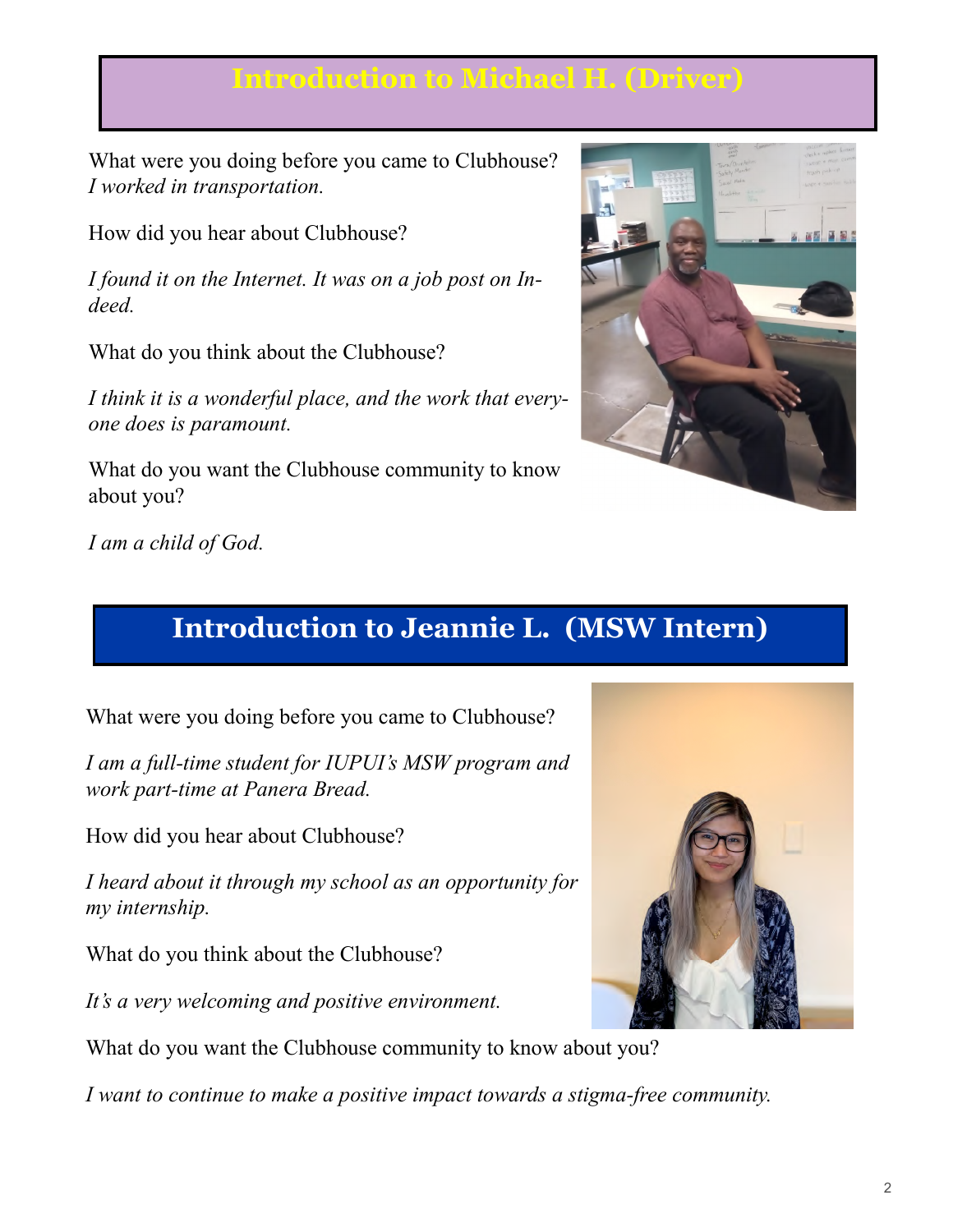#### **Social Recs. For June**

Social Rec. Activities for the month of June goes as the following:

-Thursday June 3rd: Movie Night -Wednesday June 9th: Open Mic Night -Tuesday June 15th: Bingo Night -Monday June 21st: Game Night

Social Recs will be available on the VOLCANOES Zoom ID: 848 6886 9526

Passcode: 505327

Social Recreation Planning Meeting will be on the second Thursday of the month at 2:00 pm on the VOLCANOES Zoom ID. If you have ideas for fun activities we can do as a Clubhouse, this would be a good forum to share them. We will also be planning our activities for July 4. We look forward to hearing

# **Meet Me at the Clubhouse**

Meet Me at the Clubhouse is a good opportunity to learn more about the Clubhouse Model and Circle City Clubhouse. Members share their stories, there is a tour, and time for questions. Meet Me's will continue to be on the second and fourth Wednesday on Zoom for this month.

June 9th 12-1pm June 23rd 12-1 pm

Zoom Meeting ID: 869 6283 19 88 Passcode: 601520

The link for the Meet Me Zoom is as follows: https://uso2web.zoom.us/ j/86992831988?pwd=TnlMcW8xQoFjQFVZXJ1R2VYazVEZz09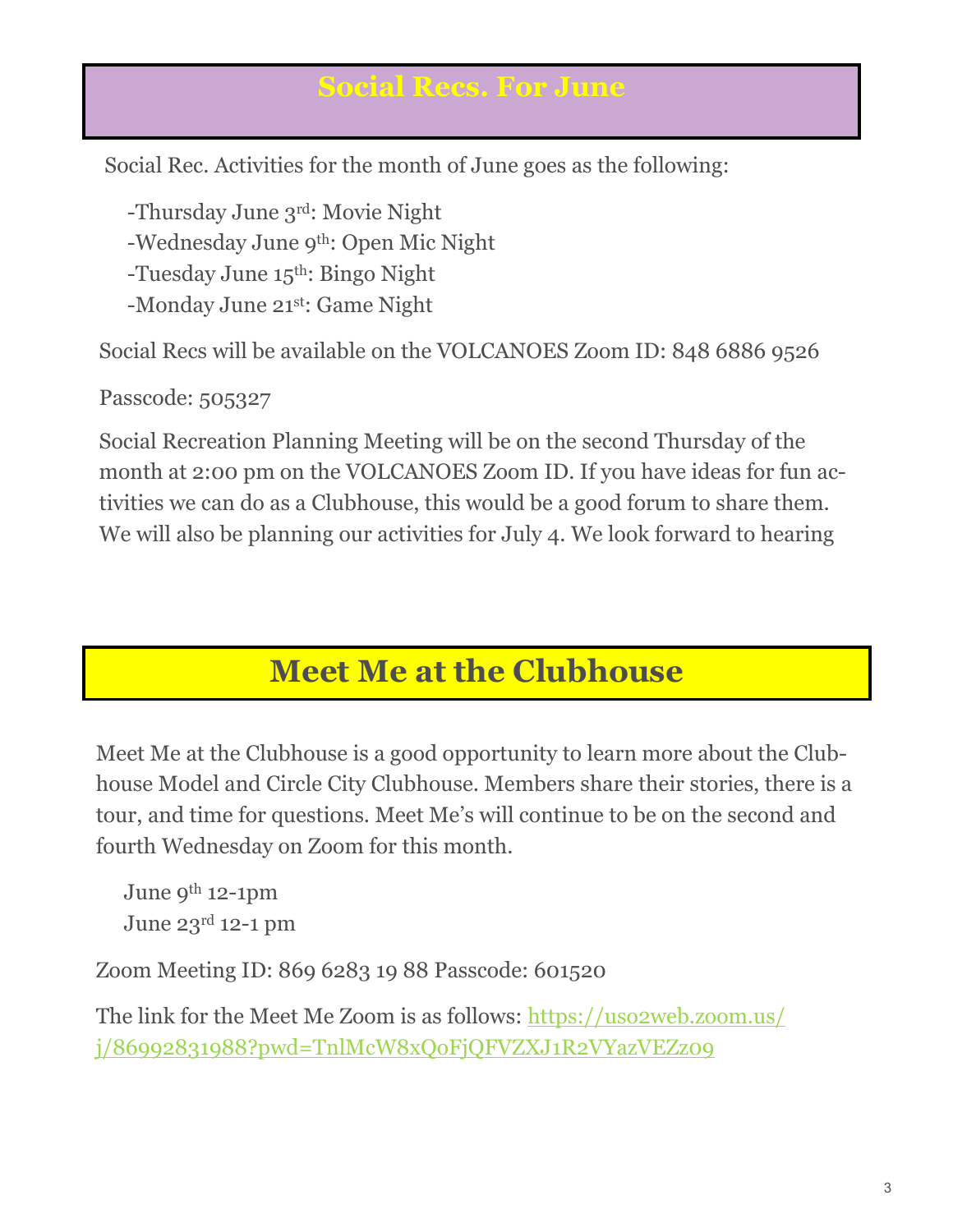#### **Clubhouse UPTIME!**

#### **Have you heard?**

Clubhouse Uptime is a time where we want to celebrate you! We would like to celebrate those who aren't always available to be at Clubhouse due to work or school. Sit back, relax, and enjoy a gourmet meal. A featured Clubhouse member will discuss their employment or education development. See you there!

When: Friday, June 18, 2021 From: 6:30 pm - 8:30 pm.

Where: Circle City Clubhouse 4141 Office Plaza Blvd. Indianapolis, IN 46254

**RSVP** at (317) 260-8058 by June 15, 2021

Attire: Business Casual



# **Clubhouse Walls**

Thanks to the help of our donors and volunteers, we were able to update our walls and paint them! The VOLCANOES Unit walls are now a nice blue-green color that highlights our floors nicely. The ATN Unit is now a lovely yellow. Both colors really brighten up Clubhouse.

We are also wanting to display more artwork from our members. If you have any pieces that you would like for us to display within the Clubhouse, let us know, and we'll be more than happy to put them up on the walls.



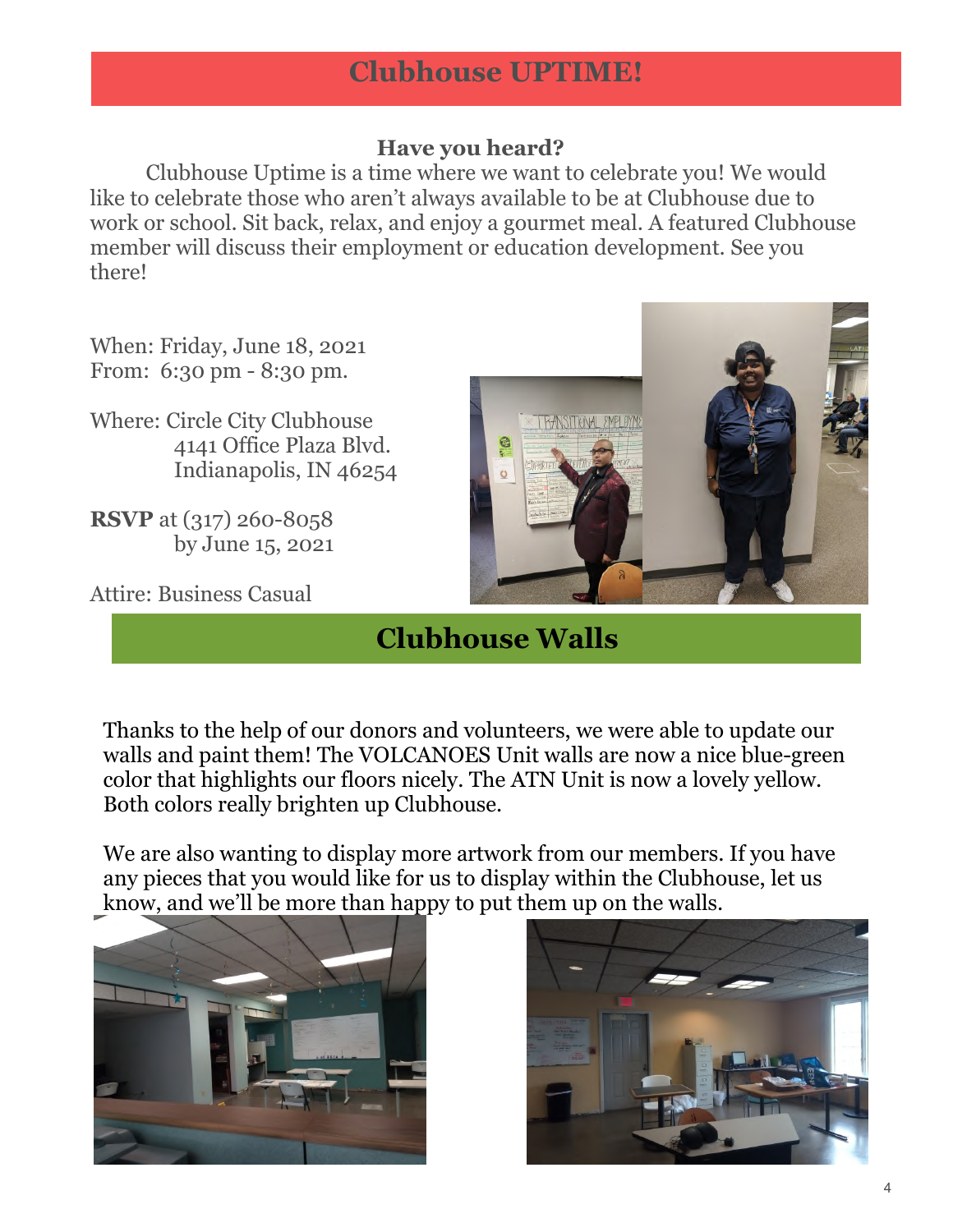# **Alvin's Computers**

Camelin (a new member) recommended an organization through Easter Seals which donates computers to individuals with disabilities. In order to obtain a computer, the person will call Alvin at (317)466-1000 and ask for an application. After filling out the application, the person can submit it on-line or by postal mail. Once the application has been submitted, Alvin will inform the person of when they can pick up the computer. The person must go pick up the computer in-person. The address is 4740 Kingsway Drive. If you show your SNAP card or benefits card, you can also get the internet for \$10/month. For internet, call AT&T ACCESS at (855)220-5211.